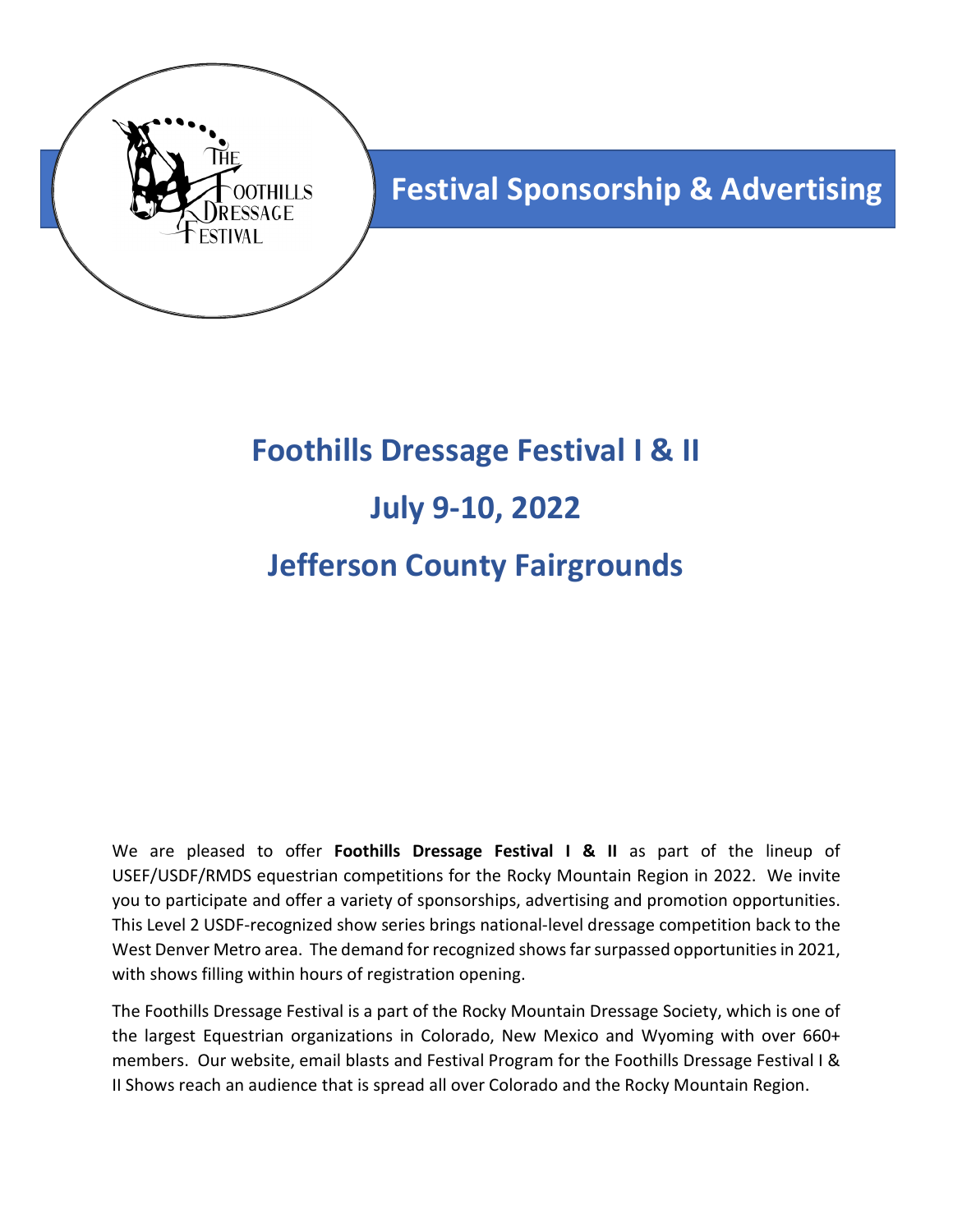## **Contents**

| <b>About Foothills Dressage</b>                | 3 |
|------------------------------------------------|---|
| About Rocky Mountain Dressage Society (RMDS)   | 3 |
| About Colorado Jefferson County Fairgrounds    | 4 |
| Ad Space in the Festival Dressage Show Program | 4 |
| Sponsorship Packages                           | 5 |
| Arena Sponsor (4)                              | 5 |
| Banners (2) - \$150                            | 5 |
| Golf Cart Banner - \$200                       | 5 |
| Class Sponsorships - \$50 per Class            | 5 |
| Vendor Booth                                   | 6 |
| <b>Volunteer Gift Bag Donations</b>            | 6 |
| <b>Payment Options</b>                         | 6 |
| <b>Festival Key Contacts</b>                   | 6 |
| <b>Festival Support Form</b>                   | 7 |

Foothills<br>ressage

ESTIVAL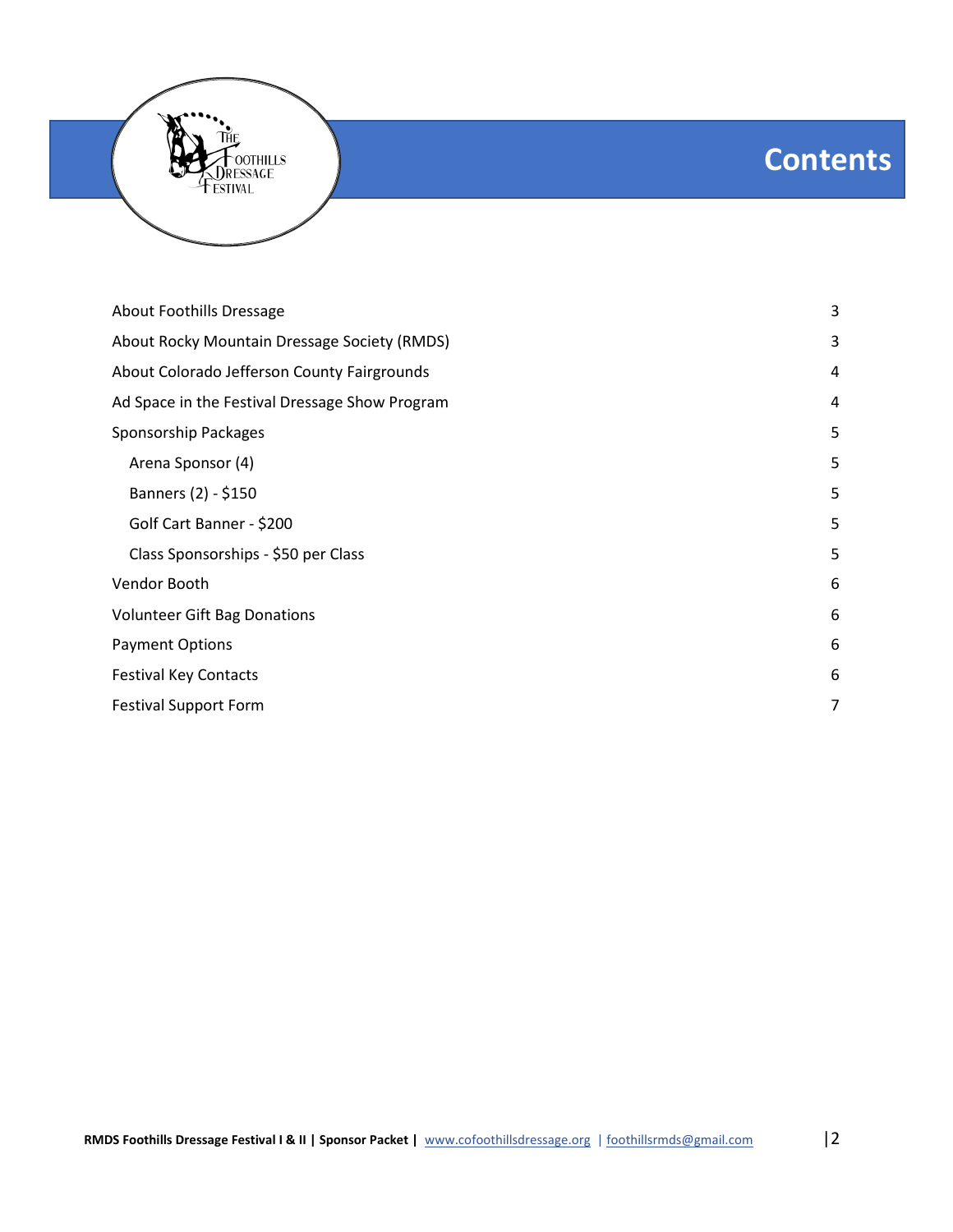**Festival Details**



## About Foothills Dressage

The Foothills Dressage Chapter of the Rocky Mountain Dressage Society is a 501(c)(3) organization with a goal to promote the sport of dressage through educational opportunities and other sponsored events. Foothills Chapter also provides scholarships to members wishing to further their education in dressage.

## About Rocky Mountain Dressage Society (RMDS)

Formed in 1971 and incorporated in 1977, RMDS supports the sport of dressage in the Rocky Mountain region with chapters in Colorado, New Mexico, Arizona and Wyoming.

#### **RMDS Members are:**

- Over 660+ members strong across Colorado and the Rocky Mountain Region.
- Active competitors, trainers, and clinic riders that travel across the state and utilize local hotels and restaurants.
- 65% of our members own 2 or more horses and 48% of our members board their horses.
- 92% own 2 or more vehicles, while 58% own 3 or more vehicles.
- 82% own at least 1 horse trailer.
- 68% live on acreage, and 32% live in a suburban area.
- 61% have a household income of \$100,000+.
- Many utilize services for their businesses, home, equine, vehicle, businesses and other conveniences and services.

| <b>Foothills Dressage Festival and RMDS Reach &amp; Influence 2022</b> |                                      |                      |  |  |
|------------------------------------------------------------------------|--------------------------------------|----------------------|--|--|
| <b>Website</b>                                                         | <b>Facebook</b>                      | <b>Emails</b>        |  |  |
| <b>9,804 Users</b>                                                     | 2300+ Likes                          | <b>1367 Contacts</b> |  |  |
| 22289 Sessions<br>58917 Page Views                                     | 2500+ Follows<br>500+ Audience Reach | 1183 Subscribers     |  |  |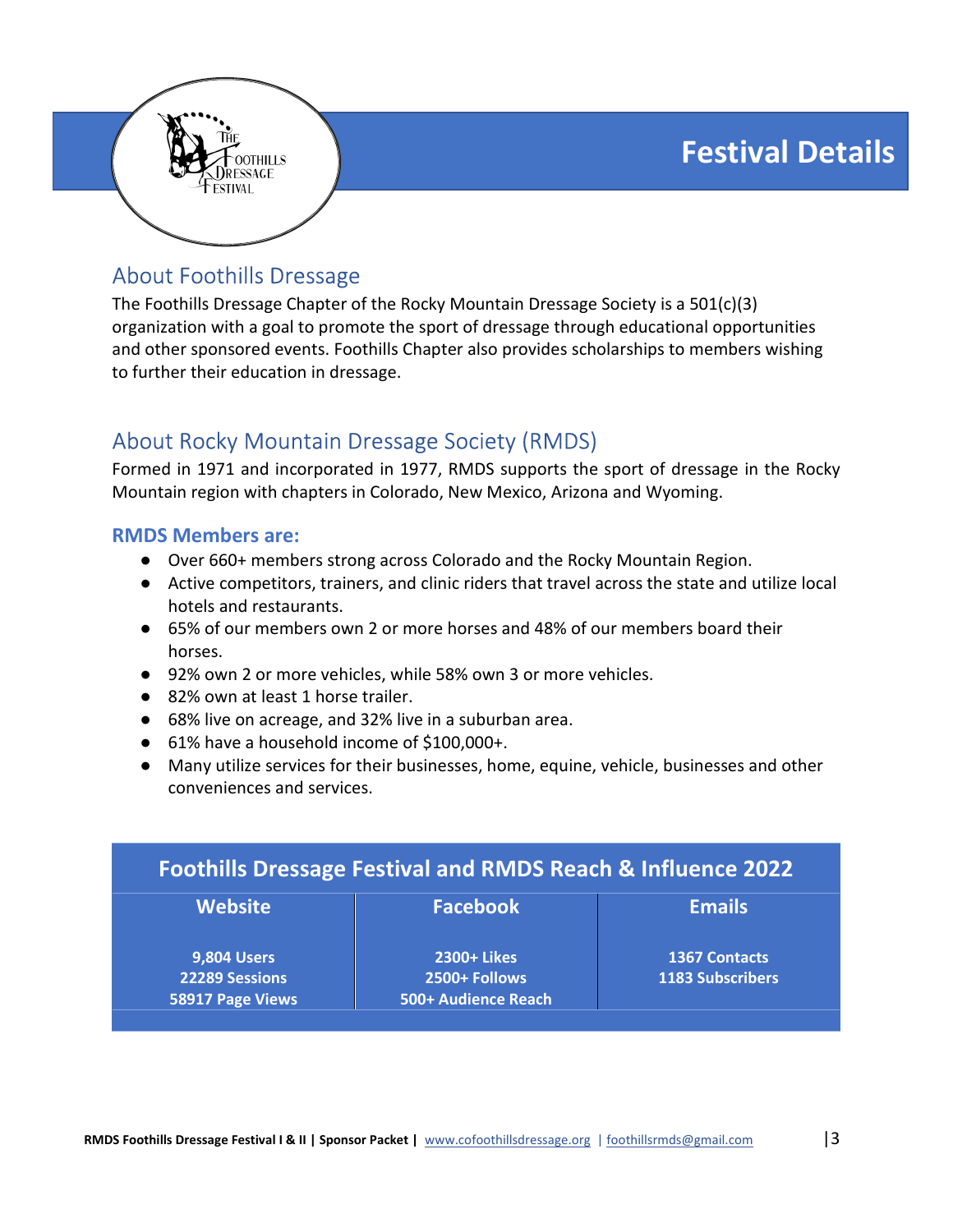## About Colorado Jefferson County Fairgrounds

Located just outside of Denver, Jeffco Fairgrounds offers facilities for equestrian training, boarding, showing and rodeos. Plus, it's a unique venue for non-equestrian events, such as concerts, conferences, meetings, social events and more!

Along with its location in beautiful Golden, Colorado, Jeffco Fairgrounds features:

- 35,000 sq. ft. outdoor rodeo arena
- 20,500 sq. ft. indoor arena and event center
- Two 20,000 sq. ft. outdoor arenas
	- o Silver Spur Arena
	- o Table View Arena
- 39 (10x10) indoor stalls available year-round when not used for events
- Capacity to build 109 stalls (mix of indoor and outdoor) for event-related needs
- 26 outdoor stock pens with various capacities
- Overnight RV camping and parking for those renting event facilities or who have pen and stall bookings
- General public open ride hours
- Fun and exciting events throughout the year

### Ad Space in the Festival Dressage Show Program

| <b>Ad Sizes</b>                                  | <b>Ad Dimensions Price</b>   |
|--------------------------------------------------|------------------------------|
| Inside Front Cover Color 7.5" x 10"<br>$\bullet$ | \$200 (Limit 1)<br>$\bullet$ |
| Inside Back Cover Color 7.5" x 10"<br>$\bullet$  | \$200 (Limit 1)<br>$\bullet$ |
| Outside Back Cover Color 7.5" x 10"<br>$\bullet$ | \$200 (Limit 1)              |
| Full Page BW 7.5" $\times$ 10"                   | $\bullet$ \$100              |
| Half Page BW 7.5" x 4.75"                        | $\bullet$ \$75               |
| Quarter Page BW (Horizontal Only) 3.75" x 4.75"  | \$50<br>$\bullet$            |
| Business Card 3.5" x 2"                          | $\bullet$ \$35               |
| Center Page BW 7.5" x 10"                        | \$200 (Limit 2)              |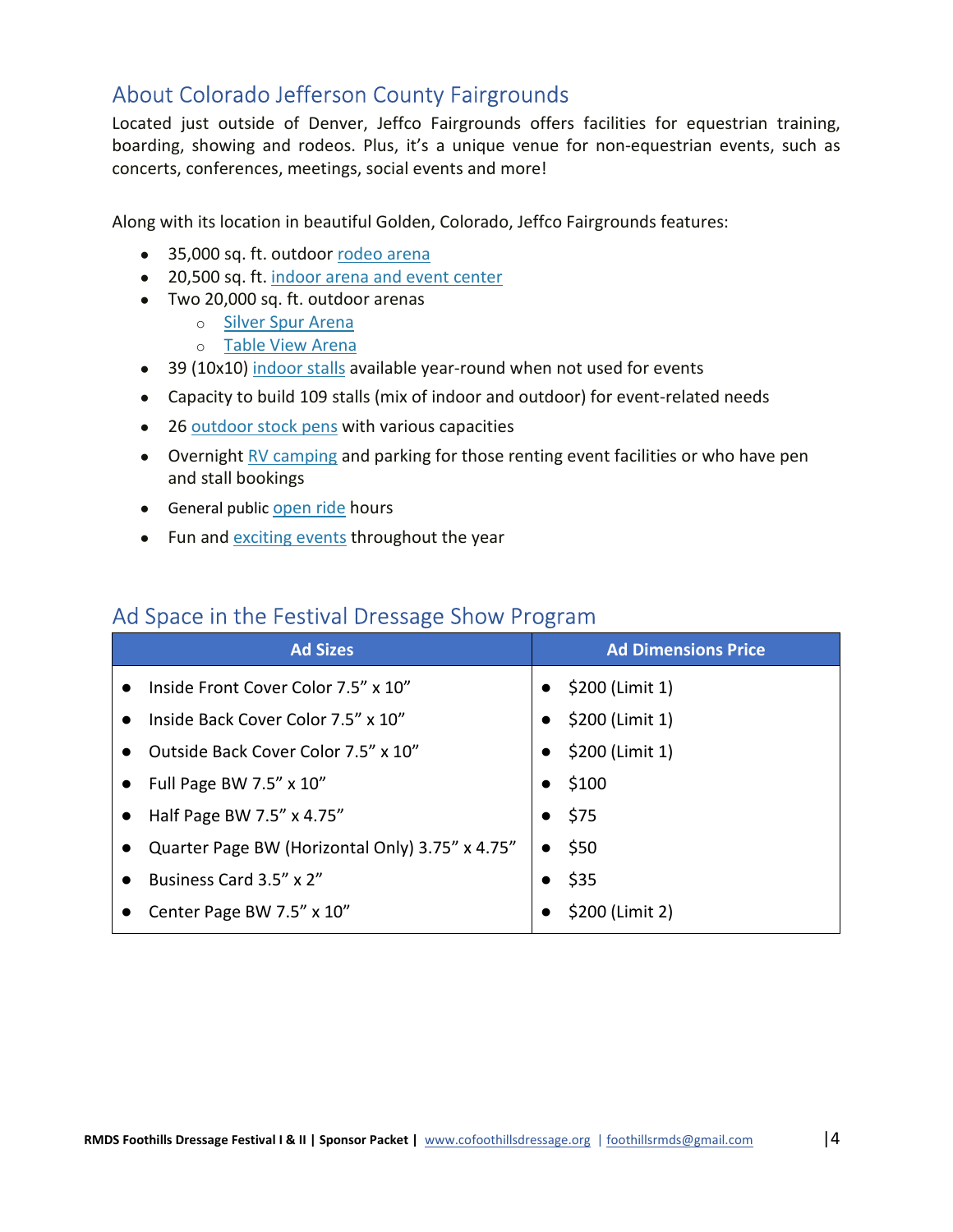## Sponsorship Packages

|                                                                    | <b>Bronze \$150</b>     | <b>Silver \$300</b>                     | <b>Gold \$750</b><br>(Limit 5)          | Platinum \$1500<br>(Limit 4)         |
|--------------------------------------------------------------------|-------------------------|-----------------------------------------|-----------------------------------------|--------------------------------------|
| Promotion on social media and<br>chapter website                   | <b>Included</b>         | Included                                | Included                                | <b>Included</b>                      |
| Promo item in volunteer gift<br>bags                               | <b>Included</b>         | <b>Included</b>                         | <b>Included</b>                         | Included                             |
| <b>Business to provide Ad in Show</b><br>Program                   | <b>Business</b><br>Card | $1/4$ Page                              | $1/2$ Page                              | <b>Full Page</b>                     |
| Loudspeaker Shout-outs during<br>Event                             | 1x/day                  | 2x/day                                  | 2x/day                                  | 3x/day                               |
| <b>Vendor Booth Space</b>                                          | $+575$                  | $+575$                                  | <b>Included</b>                         | Included                             |
| <b>Award or Class Sponsorship</b><br>(You provide prize of choice) |                         | <b>Lower-Level Class</b><br>Sponsorship | <b>Upper-Level Class</b><br>Sponsorship | $Class +$<br><b>High Point Award</b> |
| <b>Banner Space in Main Arena</b>                                  |                         |                                         | $+ $100$                                | <b>Included</b>                      |

## **Arena Sponsor (4)**

| <b>Arena Sponsorship</b>                                                                                                                                                                                                                                                 | <b>Arena Sponsorship Price</b>     |
|--------------------------------------------------------------------------------------------------------------------------------------------------------------------------------------------------------------------------------------------------------------------------|------------------------------------|
| Show Arena I – "Company Name" Show Arena<br>Show Arena II - "Company Name" Show Arena<br>Lunging Arena - "Company Name" Lunging Arena<br>$\bullet$<br>Warm-up Arena - "Company Name" Warm-up Arena<br>Signage/Banners displayed on grounds for duration of event; listed | \$1200<br>\$1200<br>\$500<br>\$500 |
| on chapter website; Advertisers must supply Banners (Up to 2)                                                                                                                                                                                                            |                                    |

### **Banners (2) - \$150**

- Displayed on grounds for duration of event
- Listed on chapter website Sponsors' page
- Advertiser must supply banners (up to 2)

#### **Golf Cart Banner - \$200**

- Signage for Rear Golf Cart (Advertiser must provide banner)
- Listed on chapter website Sponsors' page
- Golf carts are used by Show Personnel High visibility and use around showgrounds

#### **Class Sponsorships - \$50 per Class**

| <b>Class Sponsorship</b>                              | <b>Class Sponsorship Price</b> |
|-------------------------------------------------------|--------------------------------|
| General Class (Sponsor Choice, Based on Availability) | $\bullet$ S50                  |
| Name announced as Sponsor of Class                    | \$50                           |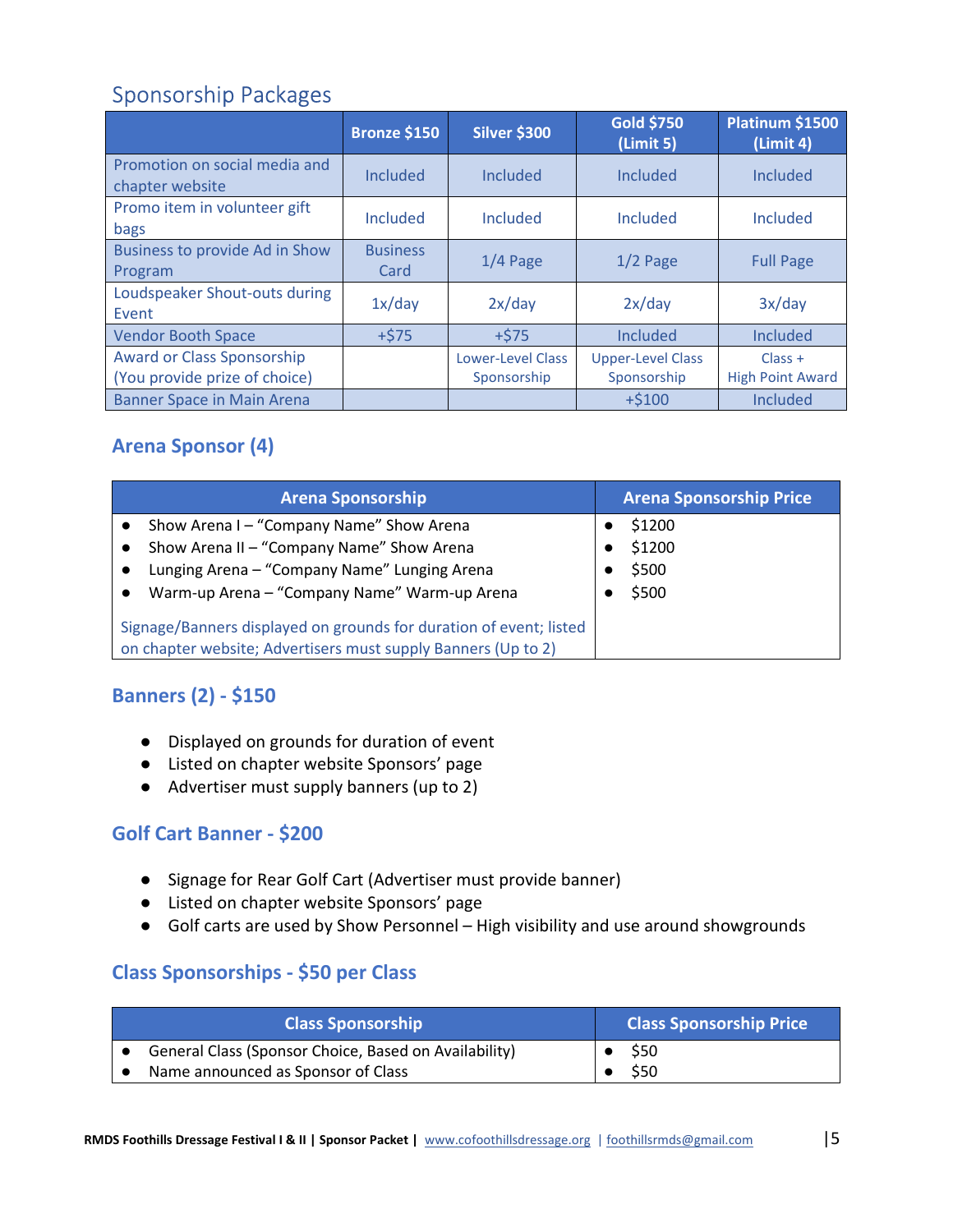## Vendor Booth

| <b>Arena Sponsorship Level</b> | <b>Price</b>            |  |
|--------------------------------|-------------------------|--|
| Platinum Level Sponsor         | Included in Sponsor Fee |  |
| Gold Level Sponsor             | Included in Sponsor Fee |  |
| Silver Level Sponsor           | \$75 + Sponsor Fee      |  |
| <b>Bronze Level Sponsor</b>    | \$75 + Sponsor Fee      |  |
| Non-Sponsor                    | \$100                   |  |

## Volunteer Gift Bag Donations

Please coordinate with Debbie Black, 608.844.0144 for delivery to **Table Mountain Ranch 19000 W 58th Ave Golden CO 80403** by **6/15/2022**.

| <b>Volunteer Gift Bag Donations (Deliver by 6/15/21)</b> | <b>Quantity</b> |
|----------------------------------------------------------|-----------------|
| <b>Festival Sponsor Branded Items</b>                    | 60-75           |
| Provide branded item for gift bags to Show Volunteers    |                 |
| Can include equine/other pet supplies, treats, etc       |                 |

## Payment Options

All payments are due upon submission of Festival Support Form to reserve your space, and are on a first come, first served basis.

| <b>Check</b>                                 | <b>PayPal</b>                    |
|----------------------------------------------|----------------------------------|
| Payable to:                                  | Send to: foothillsrmds@gmail.com |
| <b>RMDS Foothills Chapter</b>                | <b>P</b> PayPal                  |
| Mail to:                                     |                                  |
| c/o Hillary Ross                             |                                  |
| 11170 E 26th Ave                             |                                  |
| Aurora CO 80010                              |                                  |
| Please include copy of Festival Support Form | Scan. Pay. Go.                   |

## Festival Key Contacts

- Festival Manager: Nadia Westra, 720.300.2860
- Festival Secretary: Hillary Ross, 818.653.1700
- Hospitality/Food Vendor Coordinator: Joie Williams, mbwillia345@gmail.com
- Volunteer Coordinator: Susie Anderson, 303.618.2891
- Volunteer Sponsorship Donations: Debbie Black, 608.844.0144

#### **Please contact us by email at foothillsrmds@gmail.com**